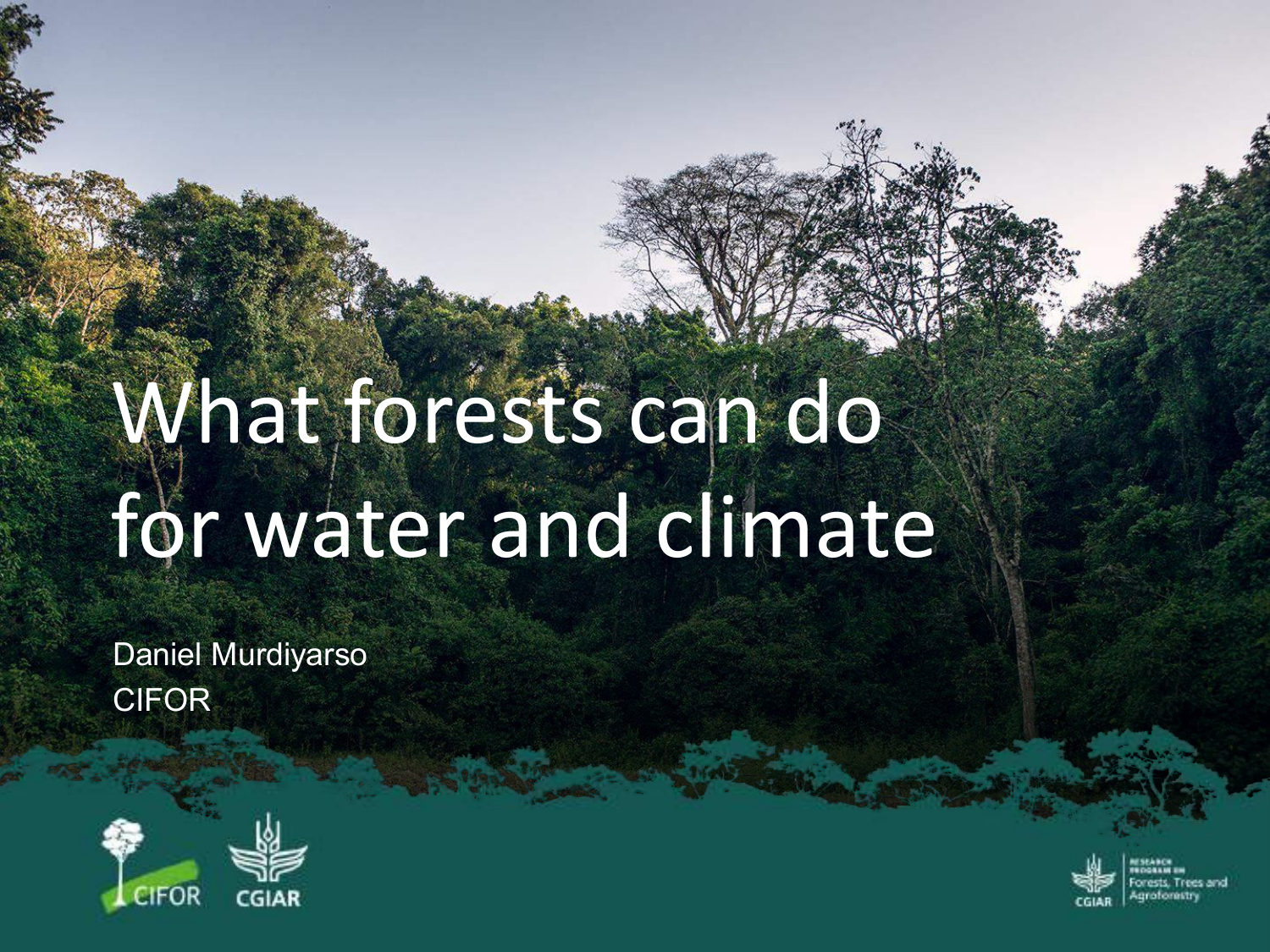#### What can forests do for water?





Recharge groundwater



**Moderate** 

flooding *WeForest 2016* 



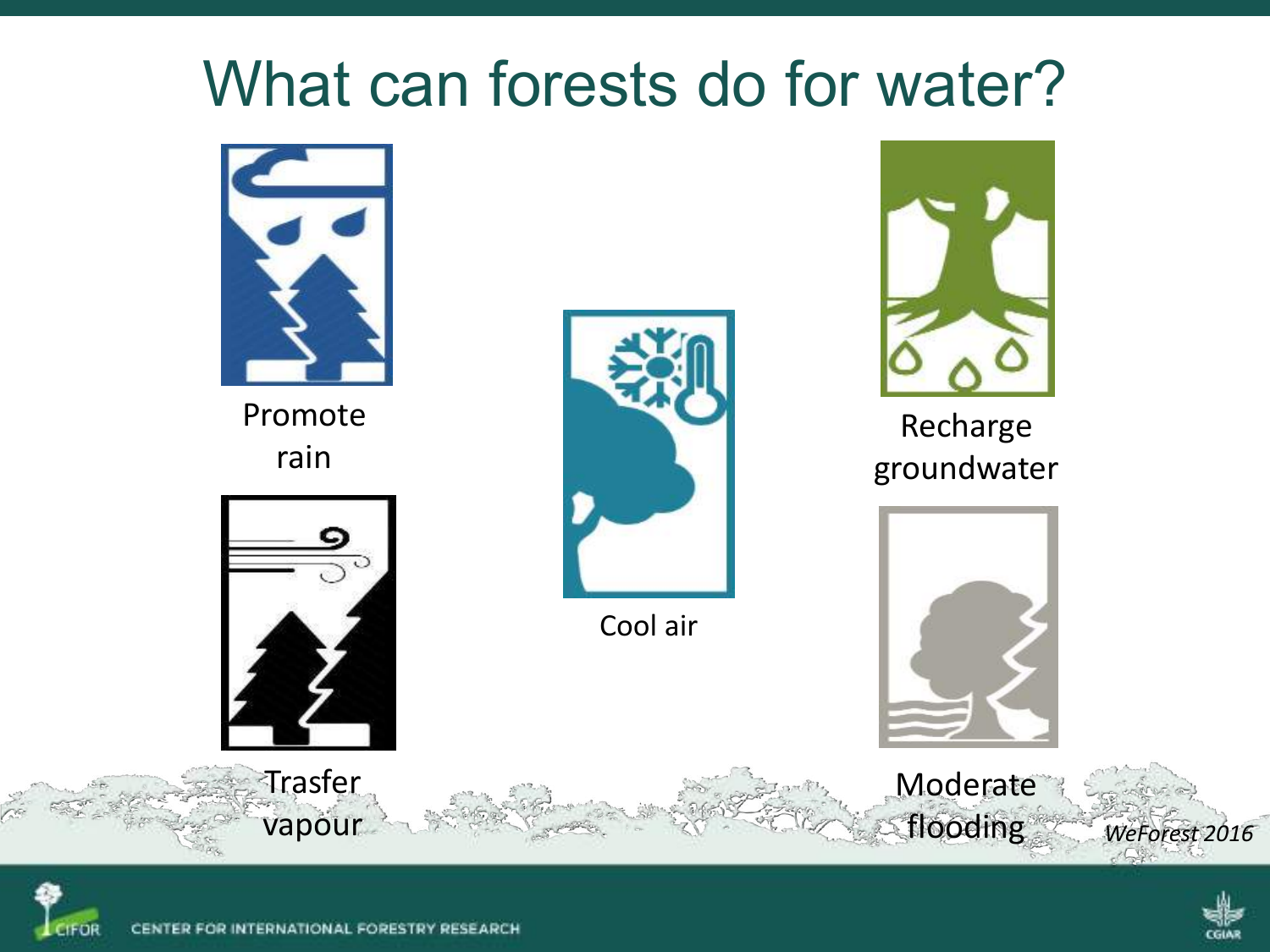



[https://earth.nullschool.net/#current/wind/surface/level/overlay=total\\_precipitable\\_water/orthographic=127.19,-0.22,456](https://earth.nullschool.net/current/wind/surface/level/overlay=total_precipitable_water/orthographic=127.19,-0.22,456)

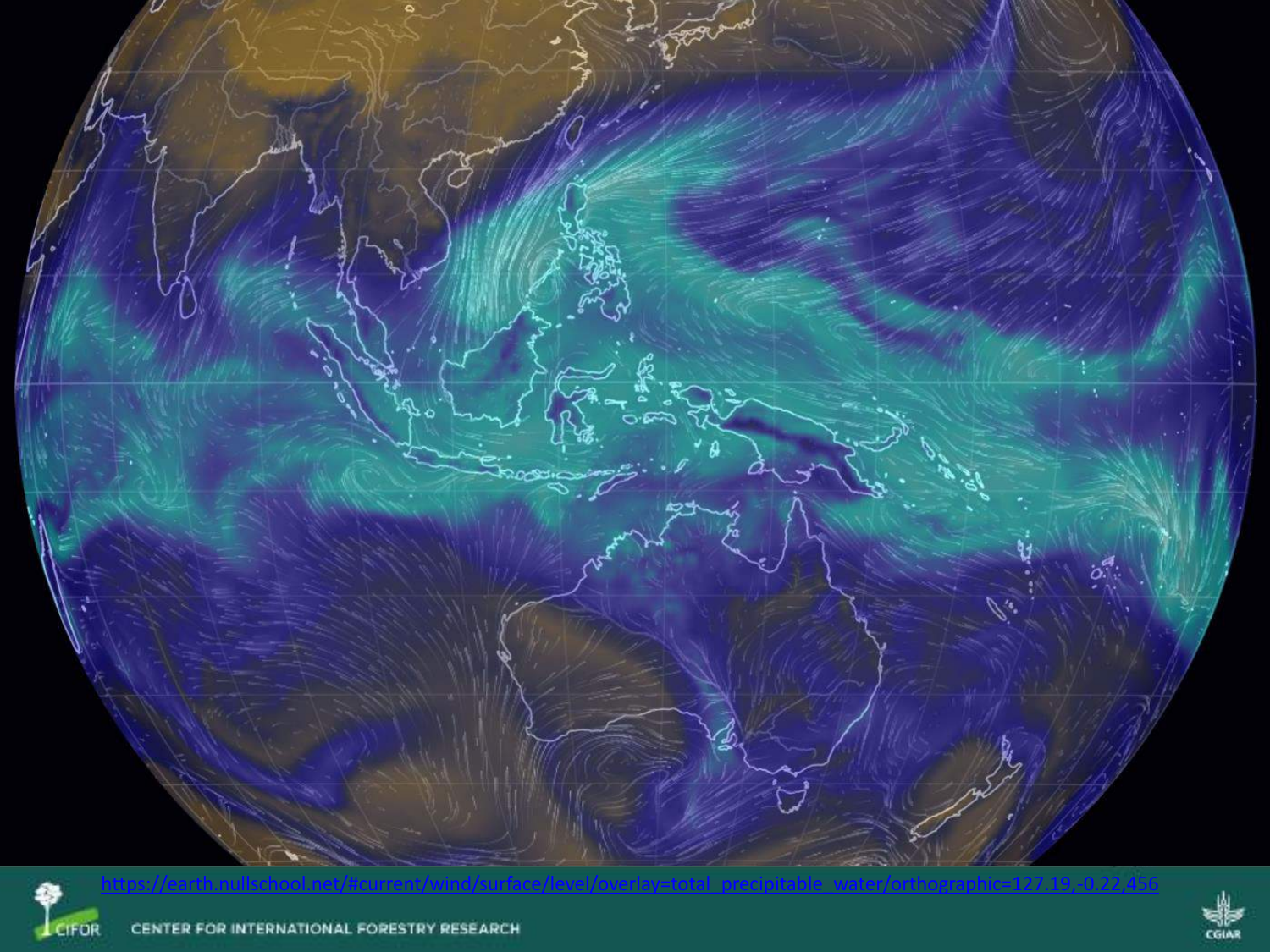## Rainfall regimes matter





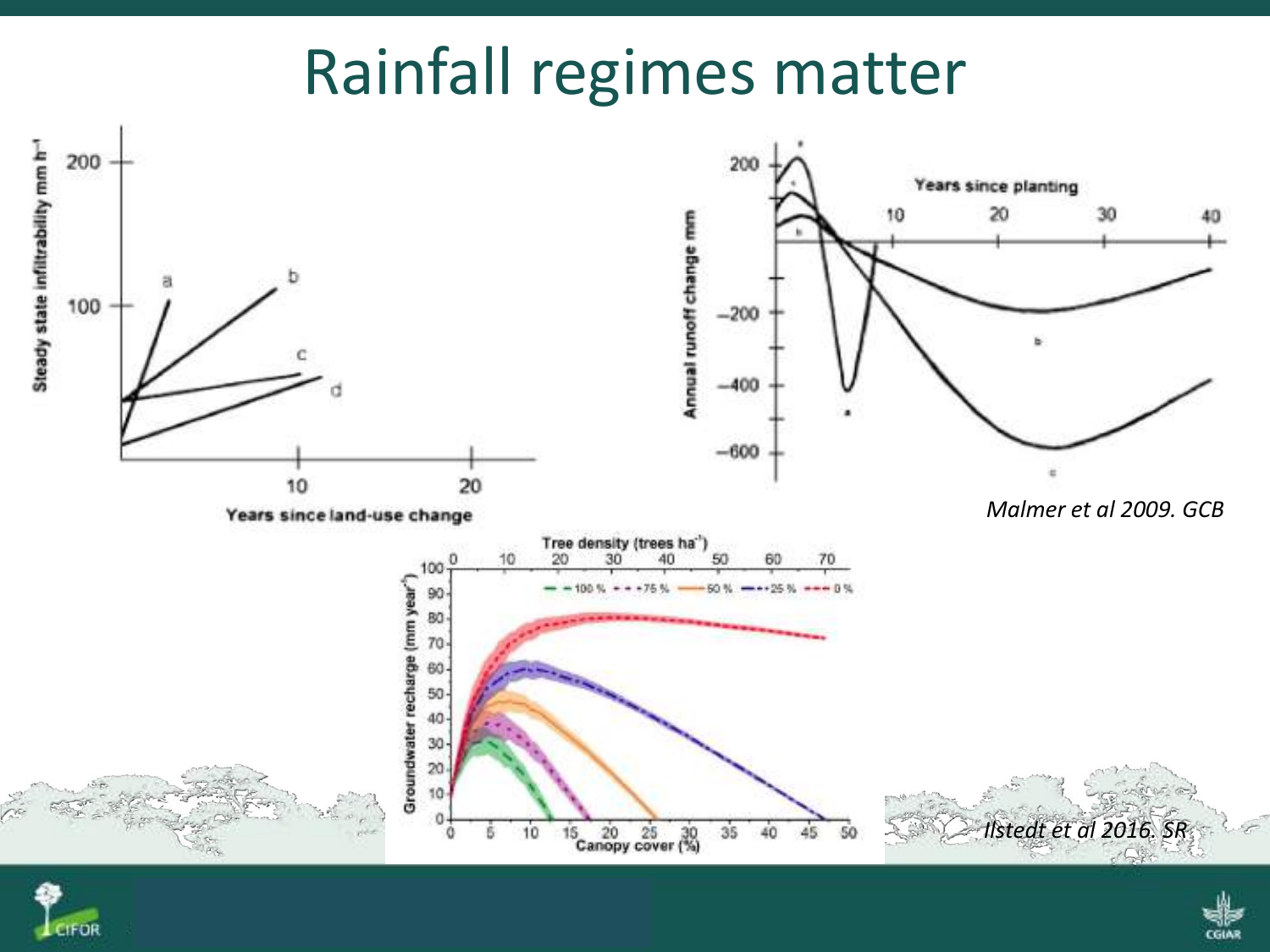#### Forests and carbon at the global scale



![](_page_4_Picture_2.jpeg)

![](_page_4_Picture_3.jpeg)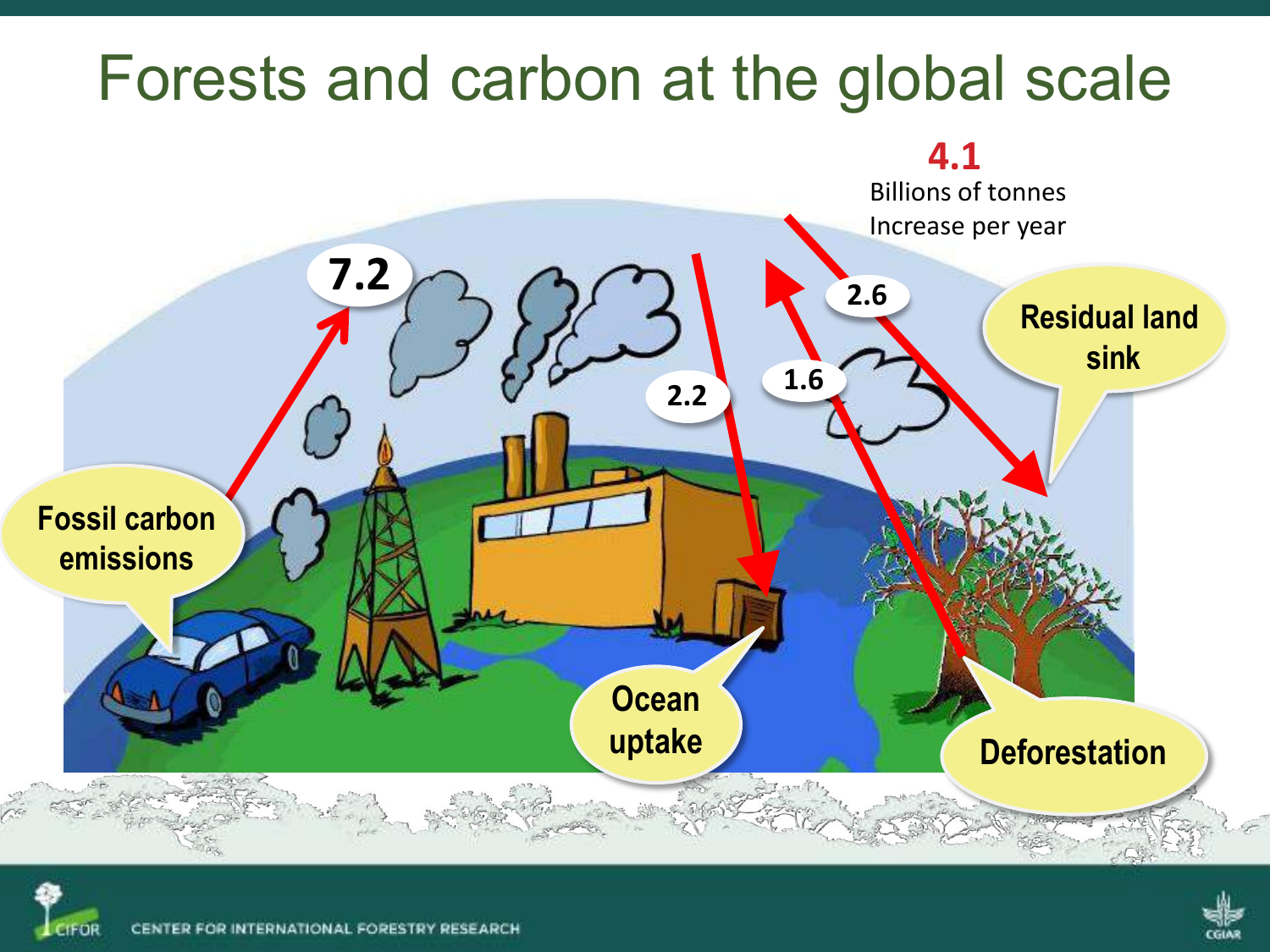## Land-based emissions in the last decade

![](_page_5_Picture_1.jpeg)

- On average emissions from deforestation and other land-use change were 1.3 GtC during 2007-2016
- Together, land use change, fossil fuel and industry emissions, reached 11.2 GtC in 2016
- Forests and othe LUC accounting for about 12%

*GCP* 201

![](_page_5_Picture_5.jpeg)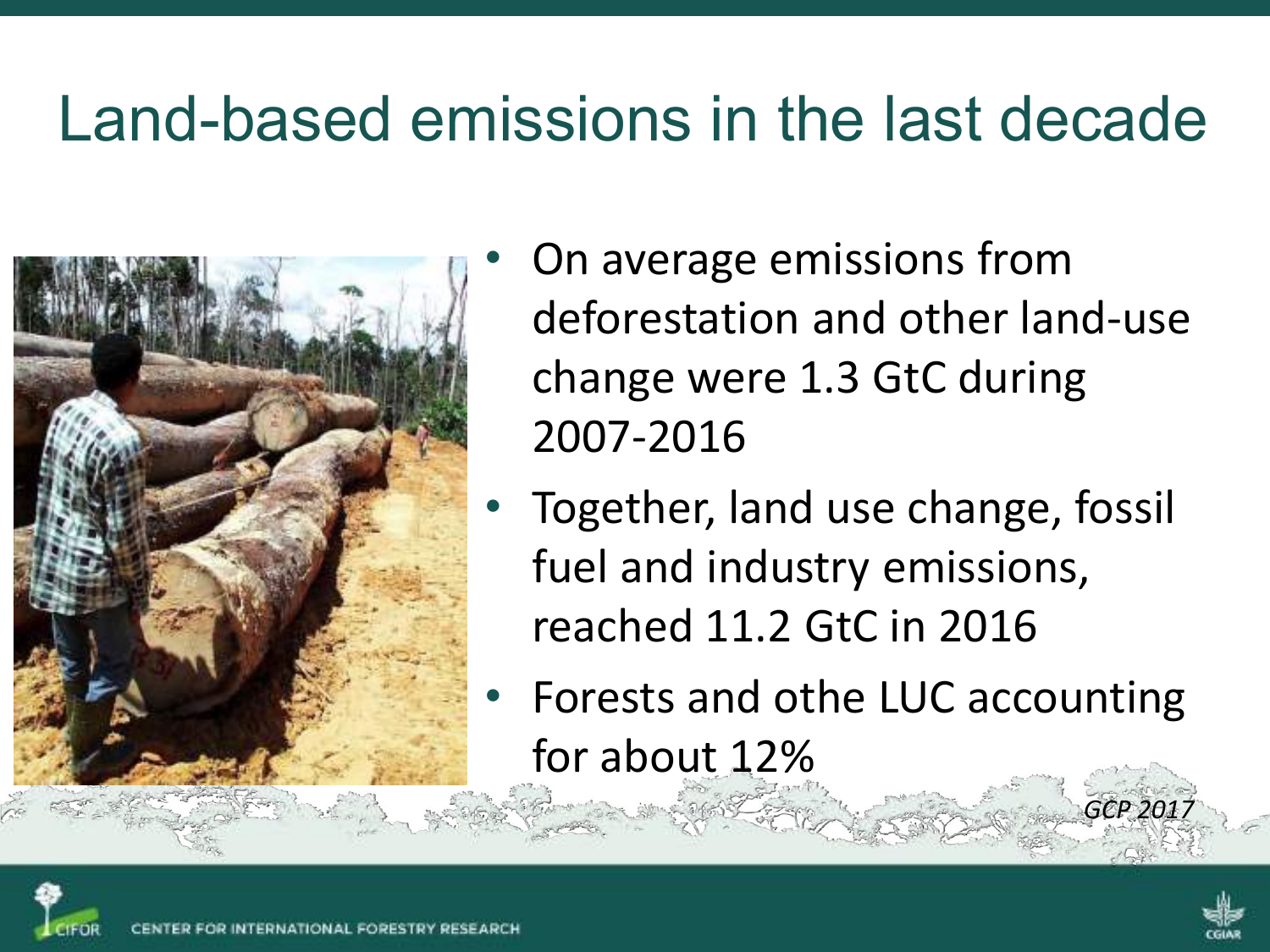# (New way of) governing forests

- Watershed approaches
	- <sup>o</sup> International
	- <sup>o</sup> National
- win-win  $\vdash$  trade-offs
- $\circ$  Sub national
- Links to climate objectives  $\Box$ 
	- <sup>o</sup> REDD+ (market-based??)
	- NAMA (unilateral)
	- <sup>o</sup> NDC (conditional and unconditional)
	- Taking SDG (6,13,15) targets into account

![](_page_6_Picture_11.jpeg)

![](_page_6_Picture_12.jpeg)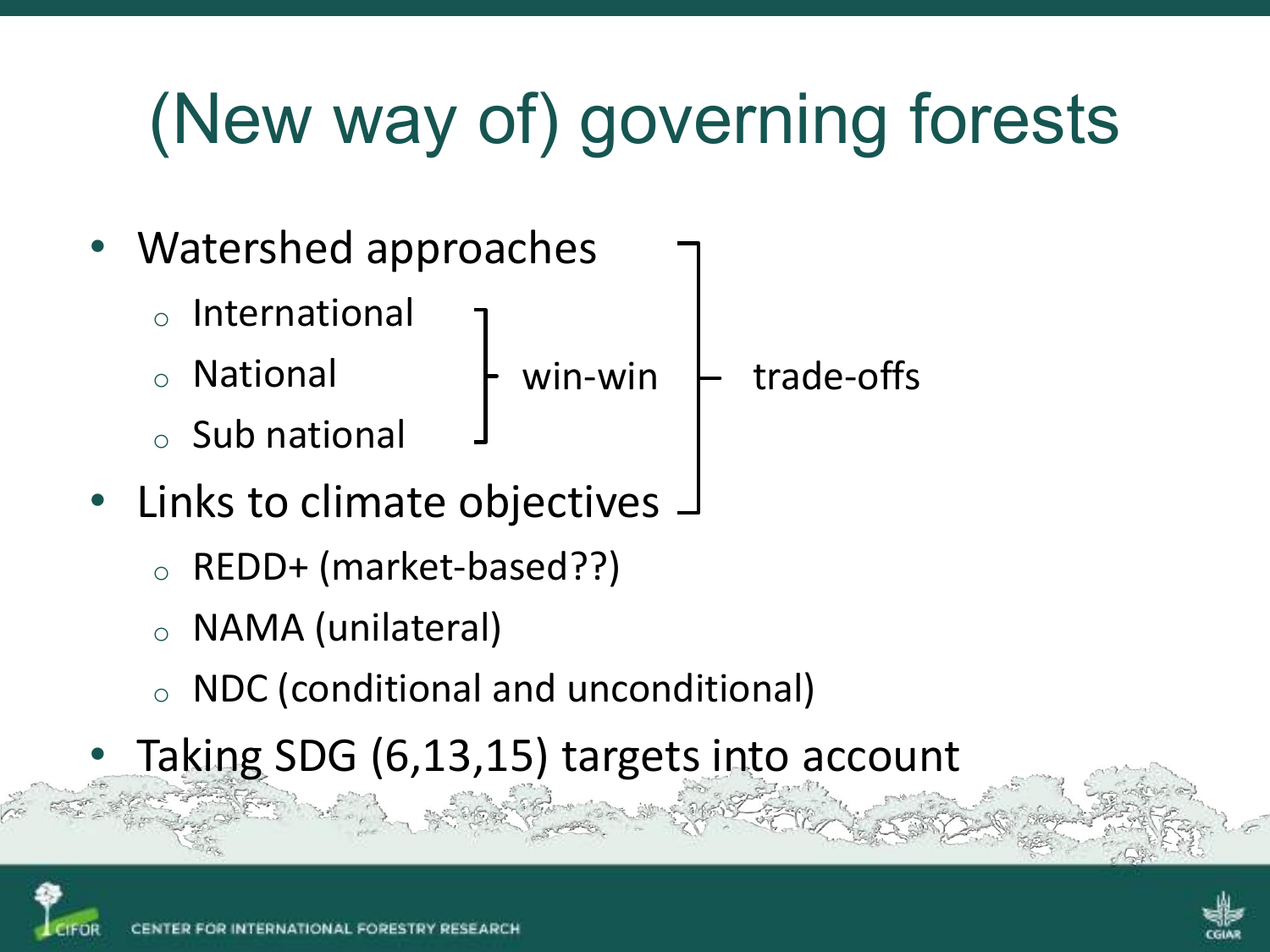![](_page_7_Picture_0.jpeg)

- 1. Achieve universal and equitable access to safe and affordable drinking water for all
- 2. Implement integrated water resources management at all levels, including through transboundary cooperation as appropriate

![](_page_7_Picture_3.jpeg)

- 1. Strengthen resilience and adaptive capacity to climate related hazards and natural disasters in all countries
- 2. Integrate climate change measures into national policies, strategies, and planning
- 3. Mobilize USD100 billion annually by 2020 through GCF

![](_page_7_Picture_7.jpeg)

1. Sustainable forest management to combat desertification, halt and reverse land degradation, and biodiversity loss

Sustainable use of terrestrial and inland freshwater ecosystems and their services, in particular forests, wetlands, mountains and drylands

![](_page_7_Picture_10.jpeg)